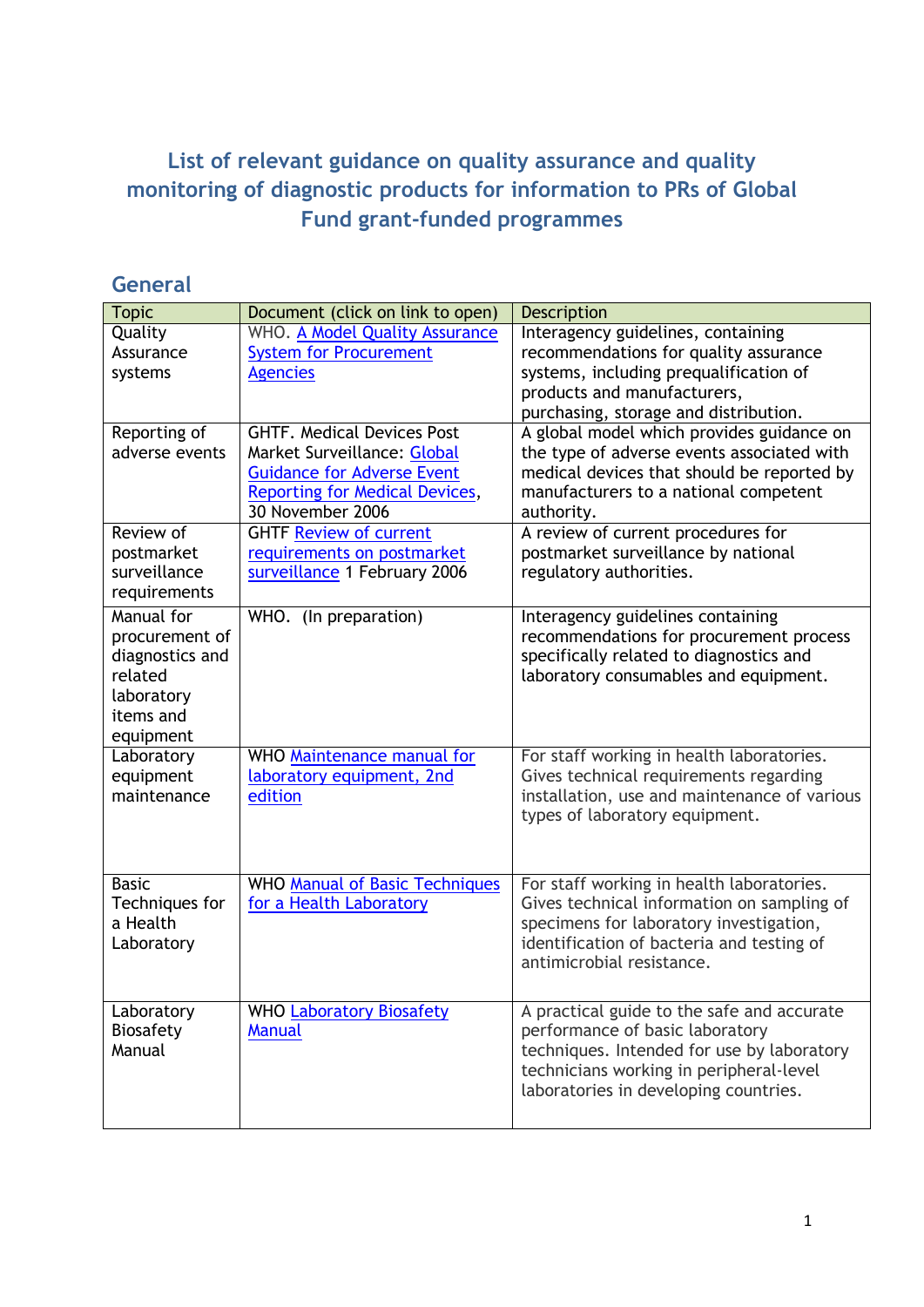| Requirements<br>for medical<br>laboratories      | ISO15189:2007 ISO 15189:2007<br>Medical laboratories - particular<br>requirements for quality and<br>competence | International standard for use by laboratory<br>staff in medical laboratories to develop<br>their quality management systems and<br>assess their own competence, and for use<br>by accreditation bodies in confirming or<br>recognizing the competence of medical<br>laboratories. |
|--------------------------------------------------|-----------------------------------------------------------------------------------------------------------------|------------------------------------------------------------------------------------------------------------------------------------------------------------------------------------------------------------------------------------------------------------------------------------|
| Quality<br>standards for<br>health<br>laboratory | <b>WHO Quality Standards for</b><br><b>Health Laboratories</b>                                                  | Implementation of a novel approach to<br>achieving quality standards in Thailand                                                                                                                                                                                                   |

### **Malaria**

#### **Some principles are also applicable to other diagnostic products**

| <b>Topic</b>               | Document (click on link to           | <b>Description</b>                        |
|----------------------------|--------------------------------------|-------------------------------------------|
|                            | open)                                |                                           |
| Good procurement           | WHO. Good procurement                |                                           |
| practices                  | practices for malaria Rapid          |                                           |
|                            | Diagnostic Tests (In                 |                                           |
|                            | preparation)                         |                                           |
| Transport, storage         | WHO/FIND/TDR/RBM -                   | On-line guidance and links to two         |
|                            | Purchasing and Using RDTs:           | manuals:                                  |
|                            | <b>Transport and Storage of</b>      |                                           |
|                            | <b>Malaria RDTs</b>                  | <b>Transporting, Storing and Handling</b> |
|                            |                                      | Malaria Rapid Diagnostic Tests at         |
|                            |                                      | <b>Central and Peripheral Storage</b>     |
|                            |                                      | <b>Facilities</b>                         |
|                            |                                      | <b>Transporting, Storing and Handling</b> |
|                            |                                      | Malaria Rapid Diagnostic Tests in         |
|                            |                                      | <b>Health Clinics</b>                     |
| Malaria Microscopy         | WHO Regional Office for the          | Manual aiming to assist managers          |
|                            | Western Pacific. Malaria             | of national malaria control               |
|                            | microscopy quality assurance         | programmes and laboratory                 |
|                            | manual - Version 1, 2009             | services to develop and maintain a        |
|                            |                                      | sustainable malaria                       |
|                            |                                      | microscopy QA programme.                  |
| <b>External Quality</b>    | WHO/PHIL/CDC/IUATLD/KNCV             | Manual of guidelines and methods          |
| Assurance (EQA)            | /RIT. External Quality               | to assess the quality and                 |
|                            | <b>Assessment for AFB Smear</b>      | reliability of laboratory services        |
|                            | Microscopy.                          |                                           |
| Malaria RDT Lot-           | WHO/FIND/TDR/RBM - Malaria           | Online guidance on lot-testing,           |
| testing                    | Rapid Diagnostic Tests:              | and links to request form, report         |
|                            | <b>RDT Lot Testing Programme</b>     | forms and other related                   |
|                            |                                      | information.                              |
| <b>RDTs - Instructions</b> | WHO/FIND/TDR/RBM -                   | Training and instructions for RDTs.       |
| and Training               | <b>Purchasing and Using RDTs:</b>    | WHO-FIND generic training                 |
|                            | <b>RDT Instructions and Training</b> | manuals and job-aids.                     |